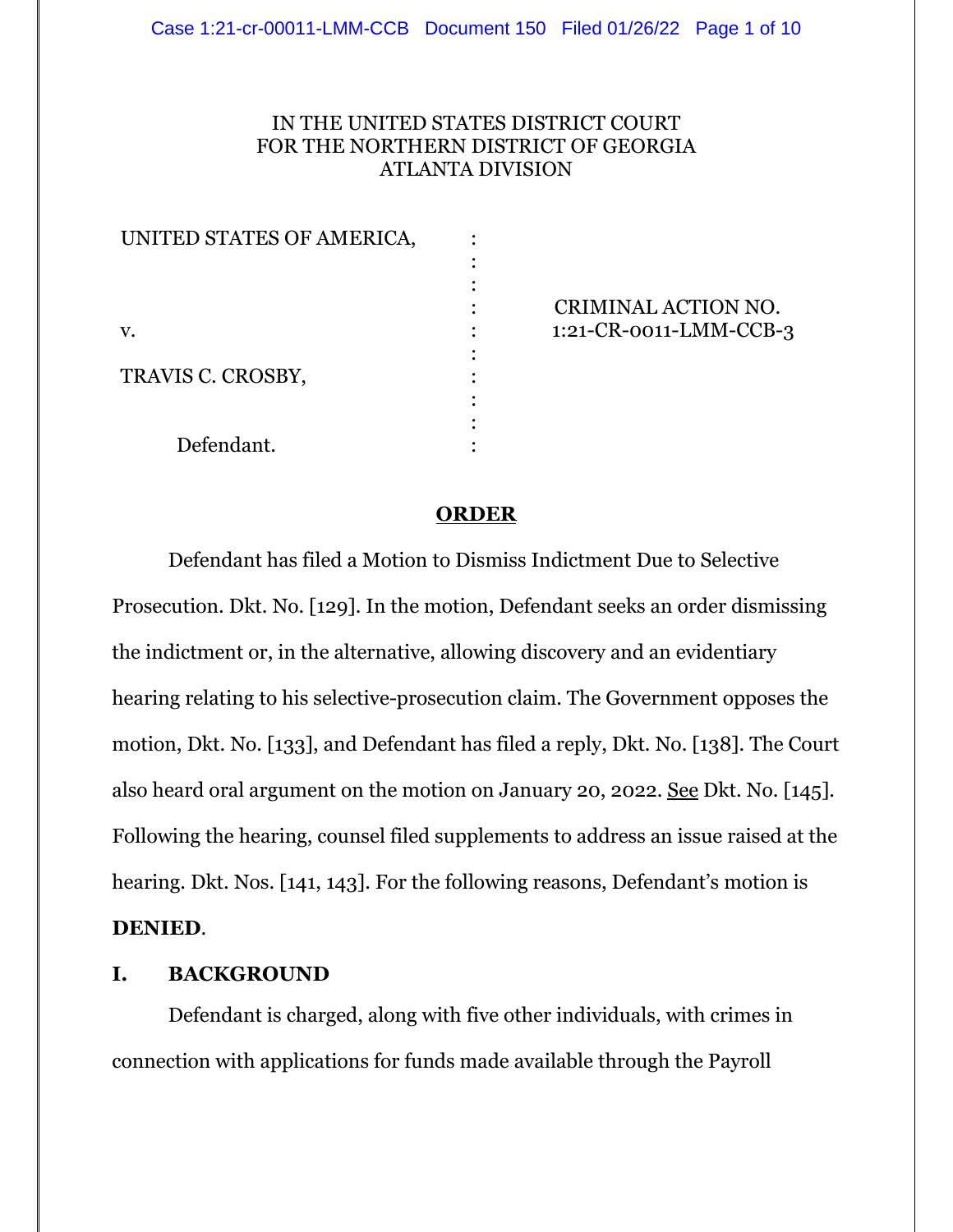Protection Program ("PPP"). Dkt. No. [125]. All other defendants in this case have pleaded guilty. Dkt. Nos. [74, 95, 97, 99, 100].

Defendant argues that the Court should dismiss the charges asserted against him because the Government has discriminated against him based on his race. Dkt. No. [129] at 5. Specifically, Defendant argues that "the government has almost exclusively charged minorities—and specifically, Black individuals—with committing fraud in relation to the CARES Act programs." Id.

In support, Defendant points to Department of Justice ("DOJ") press releases and an NBC News webpage, which he contends show that businesses and white men who took PPP funds without qualifying for them were often allowed to return the funds or resolve allegations of fraud through civil settlements without criminal prosecution. Id. He also alleges that of 59 defendants charged in the Northern District of Georgia for similar crimes, 52 are believed to be Black, including all the defendants in this case. Id. at 2. Of the remaining seven defendants, Defendant's counsel believes that five of them are not white. Id. According to Defendant, this translates to 88.5% of the prosecutions in this district against Black individuals and 96.6% of the prosecutions against people of color. Id. at 3. He further notes that 11,768,689 total PPP applications were submitted and that among the applications that identified the race of the applicants, 32.98% of the loans went to Black-owned businesses, while 67% went to white-owned businesses, suggesting that the PPP prosecutions in this district are disproportionately against Black individuals and businesses. Id. Defendant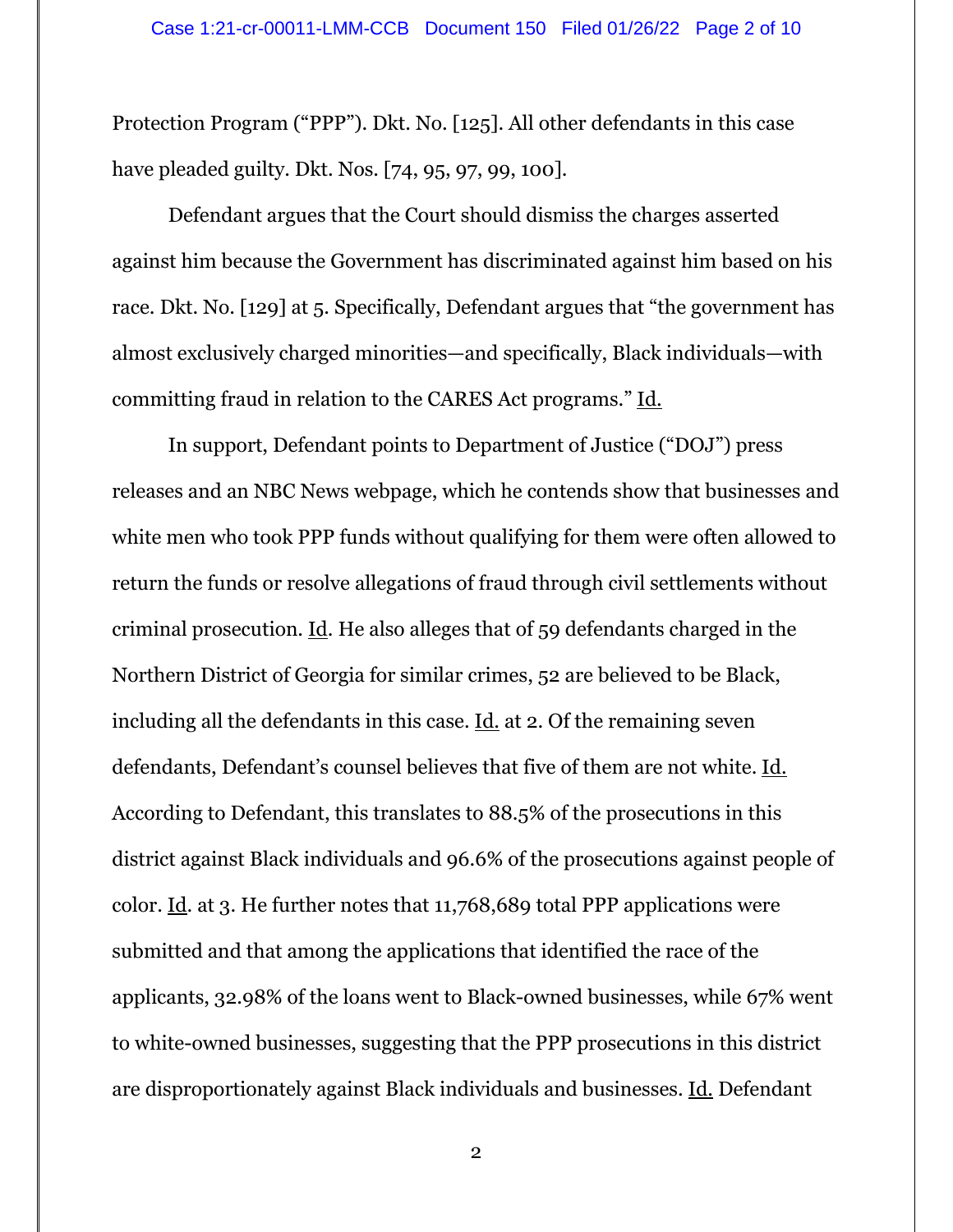also points to an example in another case in this district where a white person he contends is similarly situated was not charged. Dkt. No. [138] at 3-4.

Based on this information, Defendant requests that the Court dismiss the indictment, or in the alternative, allow discovery and hold an evidentiary hearing on the motion. Dkt. No. [129] at 6. Although Defendant's motion does not specifically identify the discovery requested, his reply brief indicates that he is "asking for the Government to identify the race of those investigated but not prosecuted in this district or who have been allowed to return funds, whether via civil settlement or another mechanism, in lieu of prosecution." Dkt. No. [138] at 7.

## **II. LEGAL STANDARD**

Prosecutors have "broad discretion" in enforcing criminal laws, and a "presumption of regularity" attaches to their prosecutorial decisions. United States v. Armstrong, 517 U.S. 456, 464 (1996) (citations and internal quotation marks omitted). Therefore, "a defendant who seeks to establish a claim of selective prosecution in violation of the Constitution carries a 'demanding' burden." United States v. Cannon, 987 F.3d 924, 937 (11th Cir. 2021) (quoting United States v. Smith, 231 F.3d 800, 807 (11th Cir. 2000)).

" '[T]o dispel the presumption that a prosecutor has not violated equal protection, a criminal defendant must present clear evidence to the contrary.' " Smith, 231 F.3d at 807 (emphasis and internal quotation marks omitted) (quoting Armstrong, 517 U.S. at 465). This requires a showing "that the federal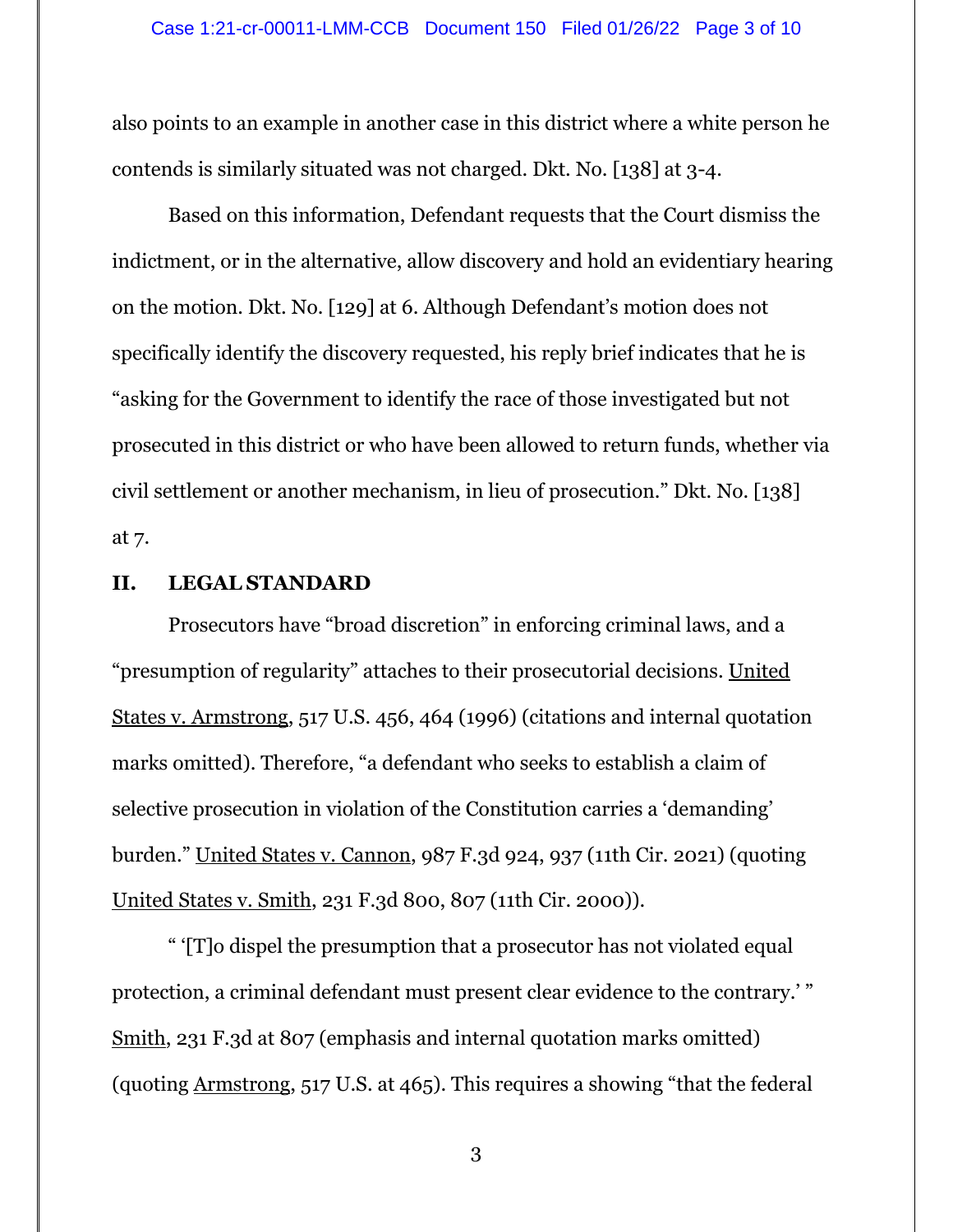prosecutorial policy had a discriminatory effect and that it was motivated by a discriminatory purpose." Id. at 808 (quoting Armstrong, 517 U.S. at 465); United States v. Hill, Crim. Case No. 1:16-CR-051-TWT-JSA, 2016 WL 6246887, at \*2 (N.D. Ga. Sept. 16, 2016) (R&R), adopted at 2016 WL 6217122 (N.D. Ga. Oct. 25, 2016). Obtaining discovery on a selective-prosecution claim is subject to "a correspondingly rigorous standard" and "requires a defendant to produce 'some evidence tending to show the existence of the essential elements' of a selective prosecution claim—discriminatory effect and discriminatory purpose." Cannon, 987 F.3d at 937 (internal quotation marks omitted). Likewise, a defendant is not entitled to a hearing unless he "present[s] 'some' evidence tending to establish selective prosecution.' " United States v. Jordan, 635 F.3d 1181, 1189 (11th Cir. 2011).

#### **III. DISCUSSION**

The Government does not refute Defendant's statistics and instead argues that Defendant has not met the high burden of proof set out in Armstrong and its progeny. Dkt. No. [133]. Although the statistics and examples Defendant cites are troubling, the Court concurs. In addition, even if the Court ordered the discovery Defendant requests, the Court finds that those documents, even considered in the light most favorable to Defendant, would be insufficient for Defendant to meet his burden for dismissal.

First, Defendant's arguments about the number and percentage of Black defendants charged in the Northern District of Georgia with fraud in connection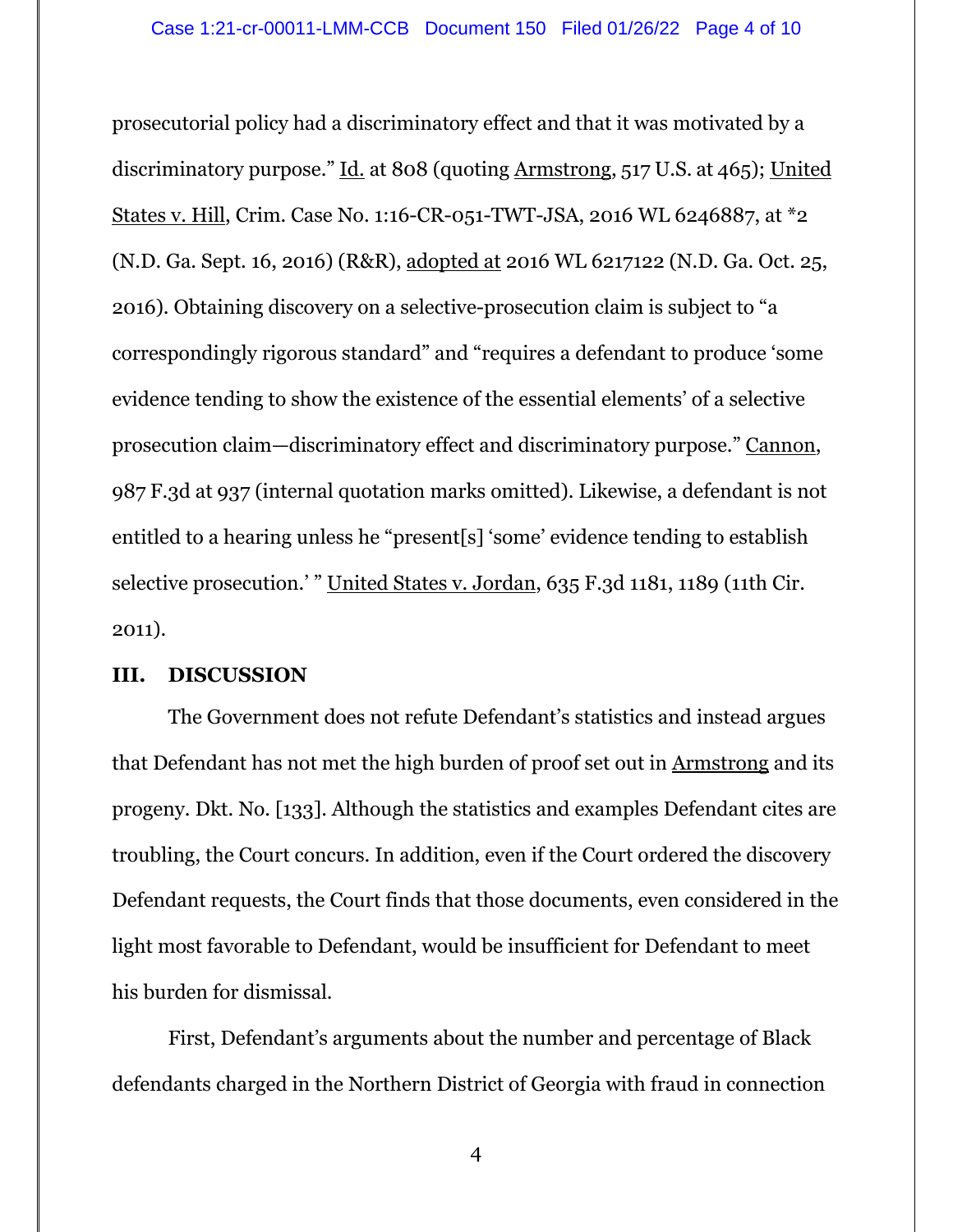with obtaining Cares Act funds and PPP loans are insufficient. "Statistical data reflecting the treatment of only one particular group cannot satisfy the discriminatory effect prong because it fails to show that similarly situated persons were treated differently." Cannon, 987 F.3d at 937-38. For instance, in United States v. Jordan, the Eleventh Circuit "affirmed the denial of discovery and an evidentiary hearing on a selective prosecution claim where the defendant's statistics showed that 'approximately 93%' of Armed Career Criminal Act ("ACCA") prosecutions in the Northern District of Georgia were against African-Americans, but failed to 'include the criminal histories of the other defendants.' " Cannon, 987 F.3d at 938 (quoting Jordan, 635 F.3d at 1189). In doing so, it "explained that because the statistics did not touch on the criminal histories of other defendants who were not prosecuted, they were 'not probative of the "similarly situated" inquiry of the discriminatory effect test.' " Id. (quoting Jordan, 635 F.3d at 1189). Because the defendant " 'did not show that a single arrestee who was not prosecuted under the ACCA qualified for such prosecution,' . . . [he] failed to present ' "some" evidence tending to establish selective prosecution, much less facts sufficient to create a reasonable doubt about the constitutionality of his prosecution.' " Cannon, 987 F.3d at 938 (quoting Jordan, 635 F.3d at 1189). Accordingly, the court affirmed the district court's ruling that the defendant was not entitled to an evidentiary hearing or discovery on his selective-prosecution claim. Jordan, 635 F.3d at 1189.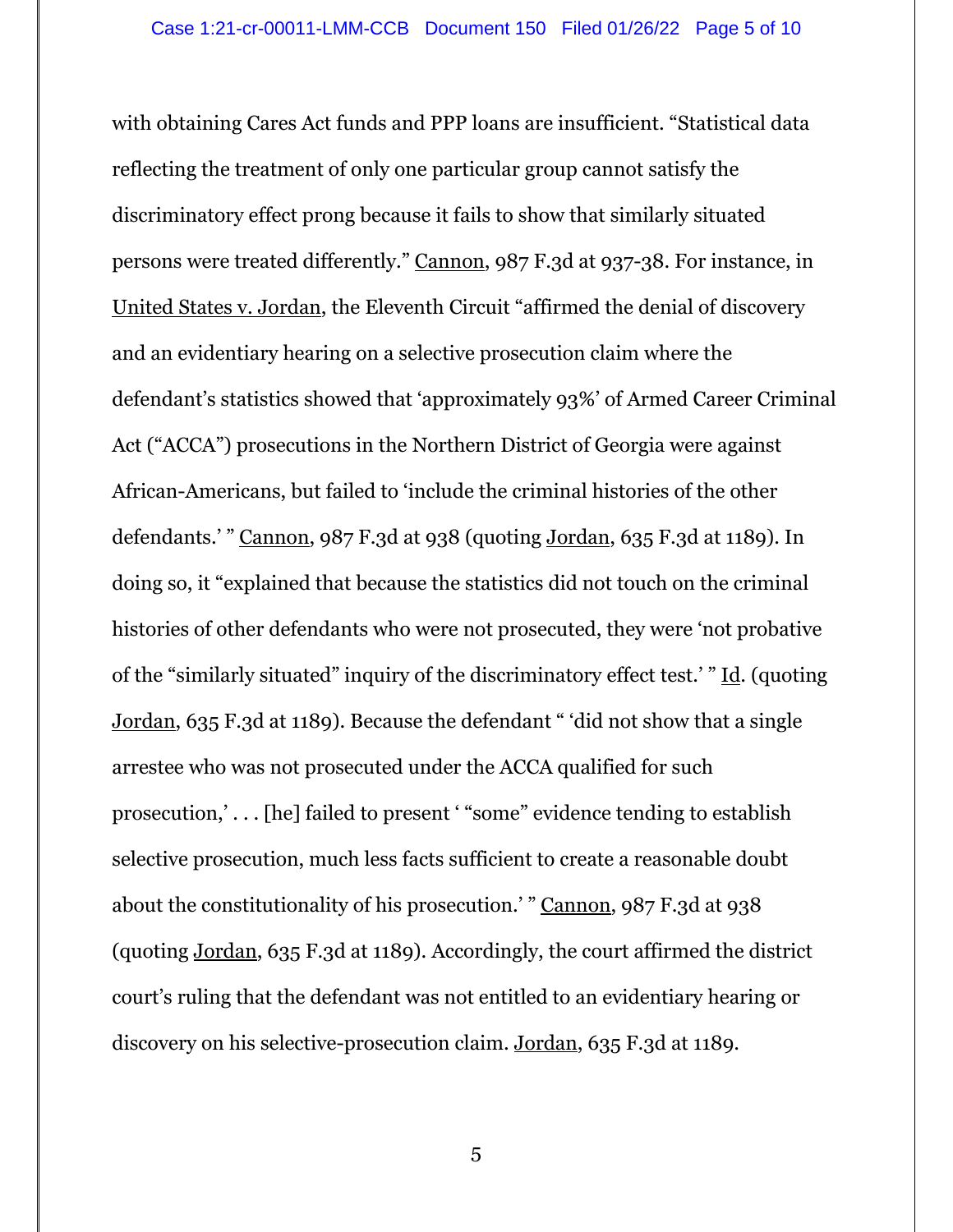Here, as in Jordan, Defendant attempts to support his request for discovery by focusing on the number of Black defendants prosecuted in this district for fraud involving the CARES Act, but such "figures are not probative of the 'similarly situated' inquiry of the discriminatory effect test," and therefore, defendants have "not presented 'some' evidence tending to establish selective prosecution" as required to obtain discovery or an evidentiary hearing. Id. (citations and internal marks omitted); accord Cannon, 987 F.3d at 937-38 ("Under Armstrong and Jordan, this statistical evidence fails to establish discriminatory effect because it does not demonstrate that similarly situated defendants of other races could have been prosecuted for the same offenses but were not.").

Defendant also attempts to support his selective-prosecution argument by arguing that DOJ news releases show that in three other instances outside this district, the Government allowed similarly situated individuals to resolve their issues without criminal charges. Dkt. No. [129] at 5 & n.8; Dkt. No. [138] at 5 & n.4. The problem with these examples is that the defendants are not similarly situated. Two news releases involve the settlement of False Claim Act cases. The other involves a business that made false statements regarding its bankruptcy status. In addition, the NBC News webpage Defendant cites appears to contain a list of businesses who voluntarily repaid their PPP loans before any sort of Government investigation.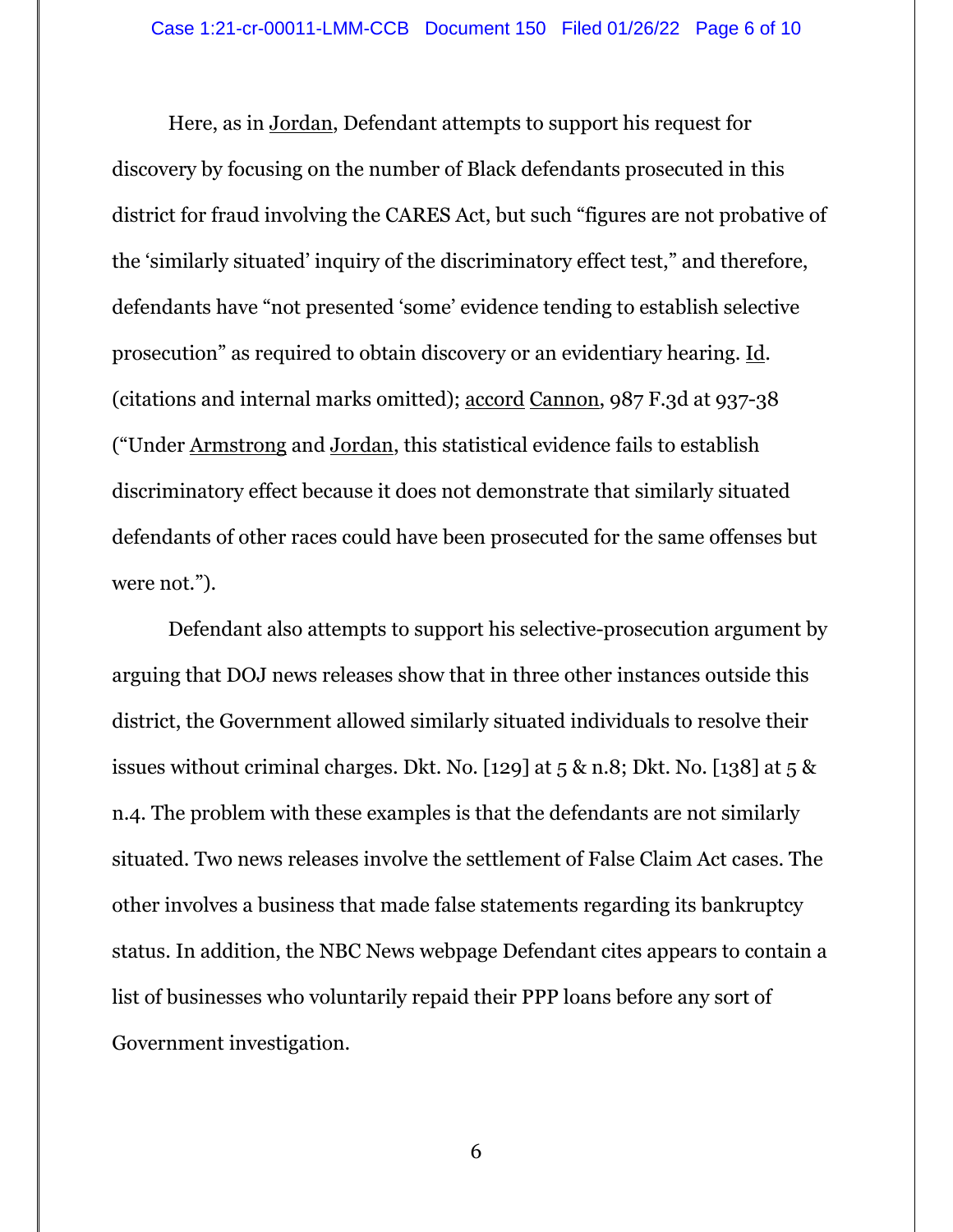In Defendant's reply brief, he also mentions an individual, C.C., who he claims was similarly situated but not prosecuted. Dkt. No. [138] at 3-4. The Court asked for supplemental briefing from the parties on the particulars of C.C.'s case. In response, the Government indicated that C.C.'s case involved four indicted individuals, with three of those indicted being white. Dkt. No. [141] at 3. C.C. was not the business owner and did not receive any of the fraud proceeds or attempt to launder them. Id. C.C. also voluntarily contacted the FBI and cooperated with the investigation. Id. Although Defendant points to some facts that are similar, those highlighted above show that C.C. was not similarly situated to Defendant.

The Eleventh Circuit has described the "similarly situated" component of the discriminatory effect prong as follows:

"[A] 'similarly situated' person for selective prosecution purposes is one who engaged in the same type of conduct, which means that the comparator committed the same basic crime in substantially the same manner as the defendant—so that any prosecution of that individual would have the same deterrence value and would be related in the same way to the Government's enforcement priorities and enforcement plan—and against whom the evidence was as strong or stronger than that against the defendant."

United States v. Brantley, 803 F.3d 1265, 1271-72 (11th Cir. 2015) (alteration adopted) (quoting Smith, 231 F.3d at 810).

Defendant, who is charged with participating in a conspiracy and scheme to submit fraudulent applications for PPP loans, is not similarly situated to C.C., the companies and individuals that were discussed in the DOJ press releases, or those who voluntarily returned their funds before any sort of Government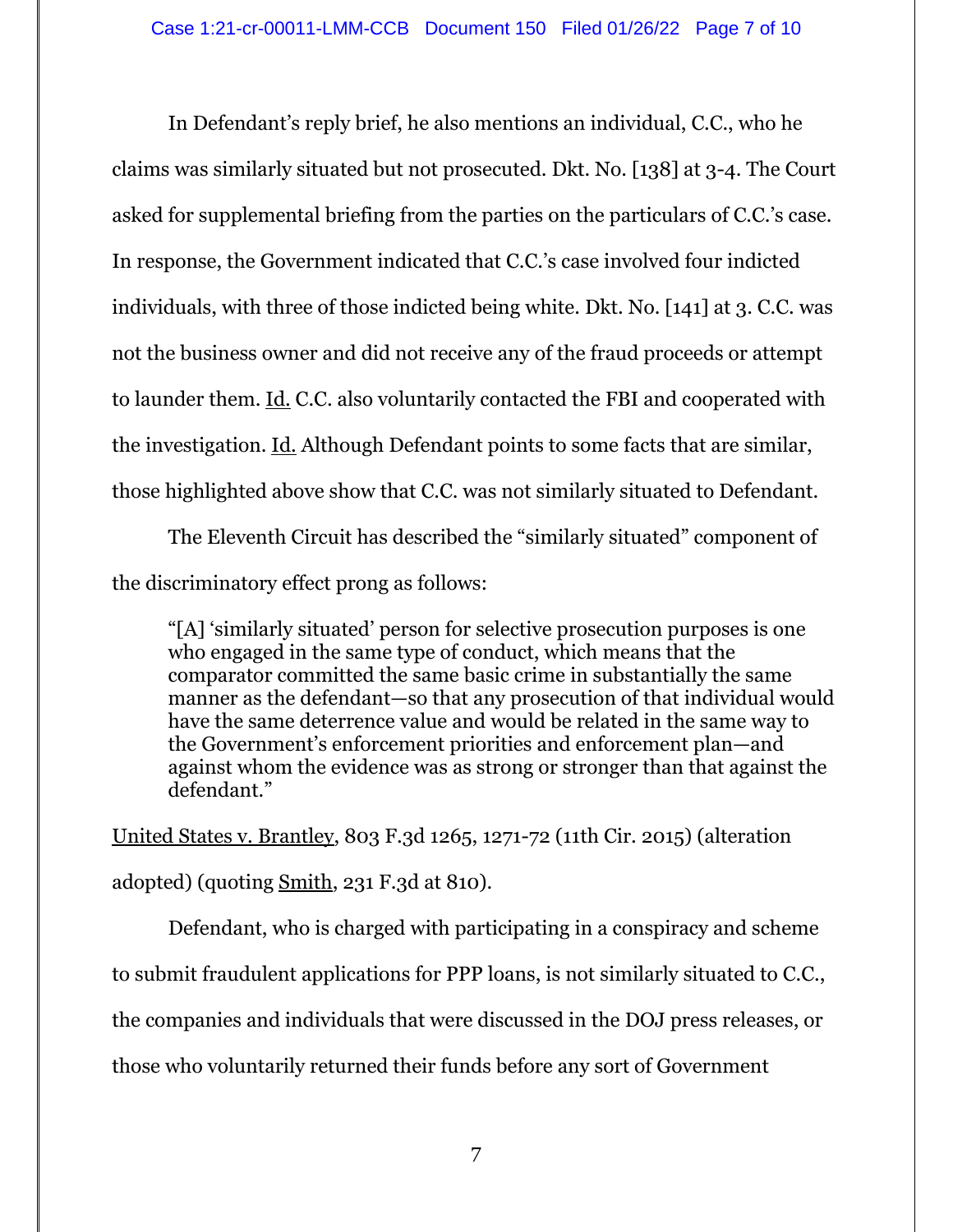investigation. Rather, Defendant is alleged to have, among other things, fraudulently represented the number of employees and payroll amount at his company, attached a falsified payroll-tax form to his application, and wrote at least 25 checks to multiple individuals, falsely portraying these payments as payroll. Dkt. No. [125] at 5-11; Dkt. No. [141] at 2. Defendant's actions also arise from a conspiracy involving multiple other participants. See generally Dkt. No. [125]. This is materially different from the conduct of the companies and individuals that Defendant cites as comparable.

For these reasons, the Court finds that Defendant has not made a showing that he is similarly situated to any persons who have not been prosecuted for comparable conduct such that the Court might order an evidentiary hearing or the discovery sought from the Government, much less dismiss the charges asserted against him. See Jordan, 635 F.3d at 1189; Cannon, 987 F.3d at 937-38.

The Court also notes that even if it were to order the Government to produce the discovery Defendant seeks, the evidence still would be insufficient to show that he is entitled to dismissal of the charges, since the evidence Defendant seeks is limited to the race of those investigated but not prosecuted for PPP fraud. Dkt. No. [138] at 7. As explained above, to meet his burden, Defendant not only must provide evidence of the race of his comparators but also must show that they are similarly situated. Thus, even if the Court were to grant Defendant's request for discovery, he could not succeed on his motion to dismiss the indictment.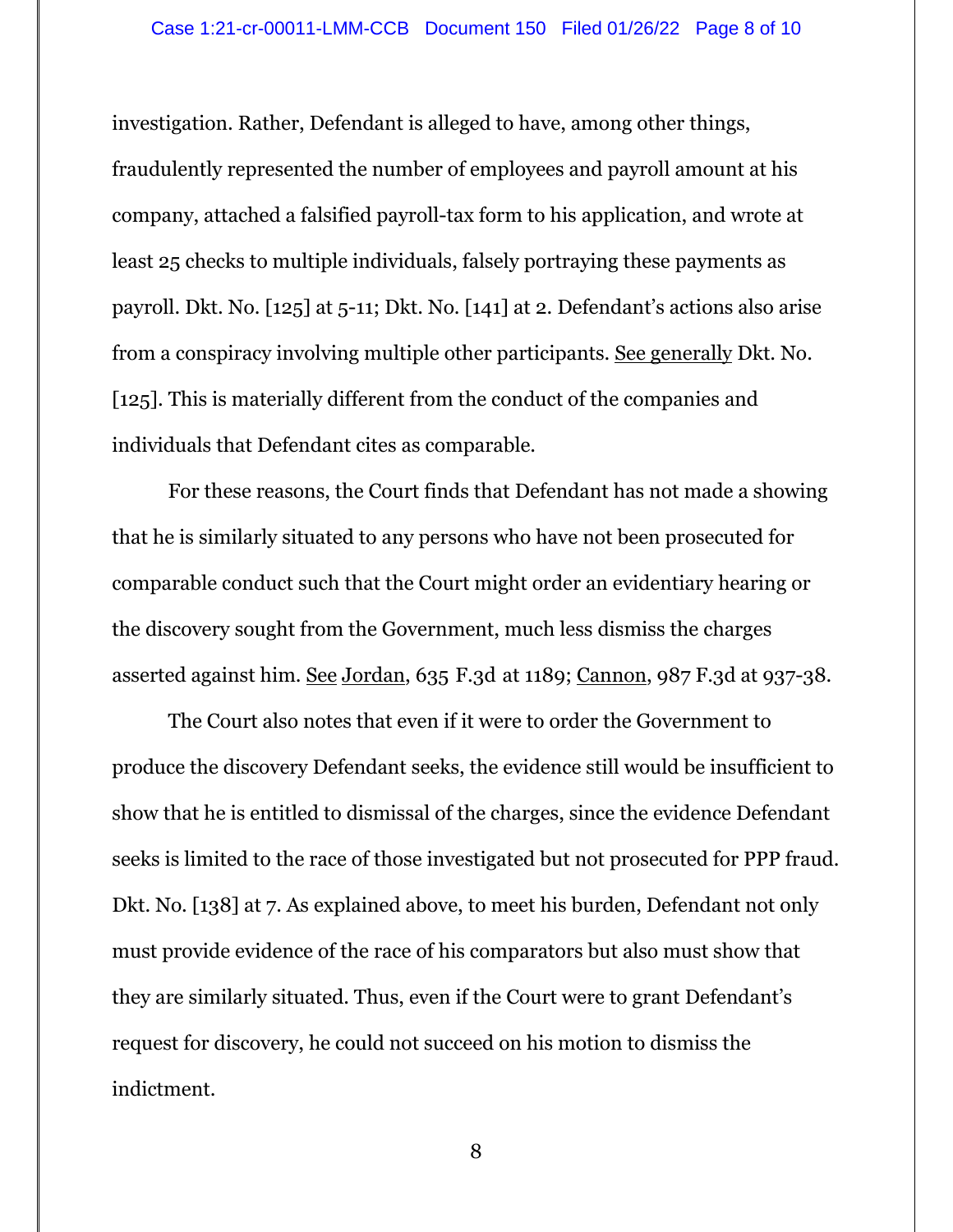Furthermore, in addition to failing to show any evidence of "discriminatory effect" to merit discovery, Defendant has offered nothing to suggest that the Government has acted with discriminatory purpose in prosecuting him. To obtain discovery on a selective-prosecution claim, Defendant must provide some evidence tending to show both elements of the claim—discriminatory effect *and* discriminatory purpose. Cannon, 987 F.3d at 937 (quoting Jordan, 635 F.3d at 1188-89). "The discriminatory purpose prong requires that 'the decisionmaker selected or reaffirmed a particular course of action at least in part "because of," and not merely "in spite of," its adverse effects upon an identifiable group.'" Jordan, 635 F.3d at 1188 (quoting Wayte v. United States, 470 U.S. 598, 610 (1985)). There is no such evidence before the Court.<sup>1</sup> "Though this Court recognizes the difficulty of pleading sufficient facts without discovery, bare allegations are [simply] not sufficient to establish the need for discovery." United States v. Hill, Crim. Case No. 1:16-cr-051-TWT-JSA, 2016 WL 6246887, at \*6 (N.D. Ga. Sept. 16, 2016), adopted at 2016 WL 6217122 (N.D. Ga. Oct. 25, 2016).

<sup>&</sup>lt;sup>1</sup> Defendant cites United States v. Gordon, 817 F.2d 1538 (11<sup>th</sup> Cir. 1987), in support of his argument that discriminatory purpose has been shown. Dkt. No. [138] at 5-6 (citing Gordon, 817 F.2d at 1539-41). In Gordon, the defendant provided affidavits and other evidence in support of his claim, including a statement from the DOJ that the "investigations were part of a new policy brought on by the arrogance on the part of blacks in these counties." Id. at 1540 (internal quotation marks omitted). The Eleventh Circuit noted that even such a statement would not be enough on its own without the other evidence the defendant offered, which included evidence that a rival white political organization assisted law enforcement officials in prosecuting his case. Id. No similar evidence exists here.